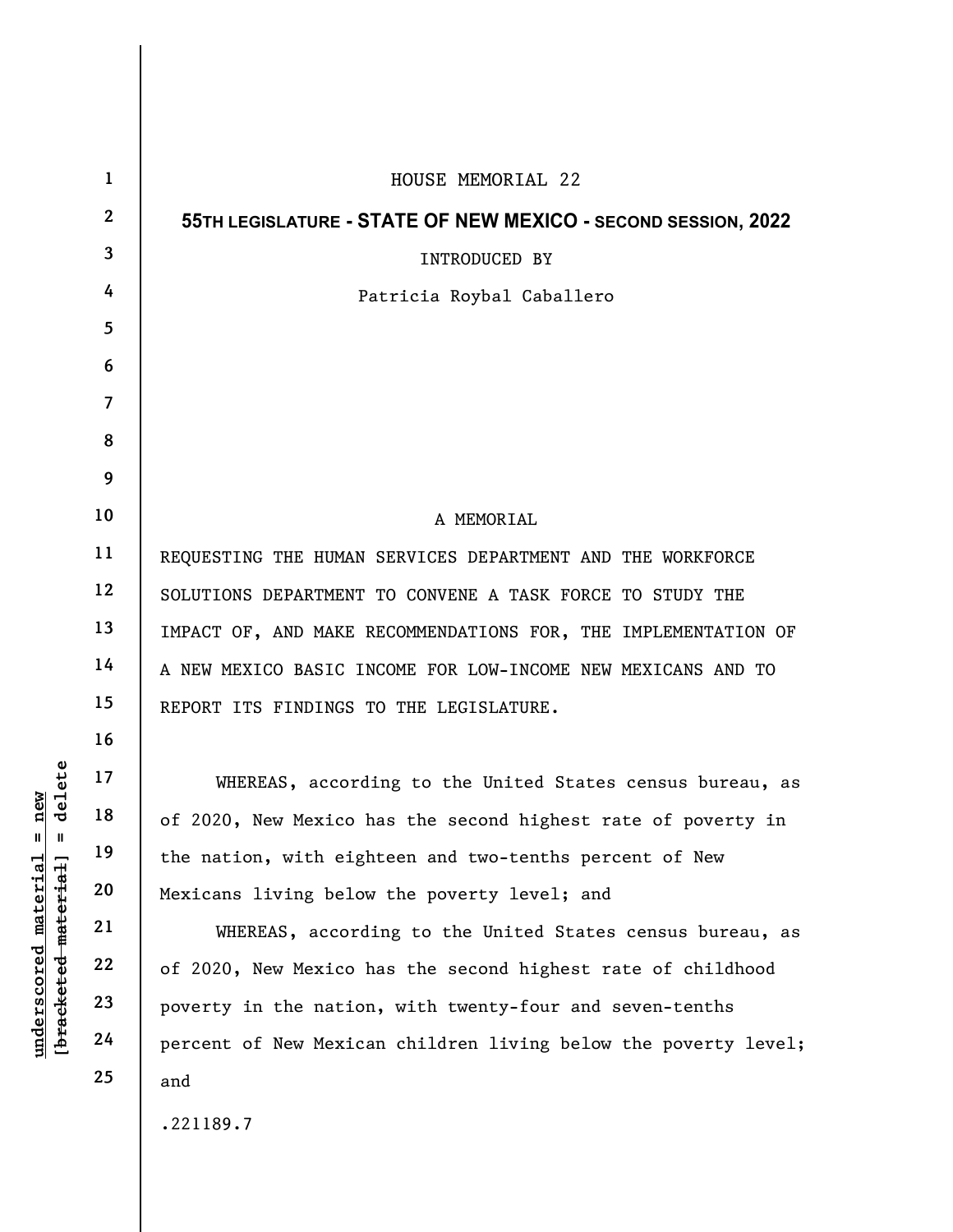WHEREAS, according to the United States bureau of labor statistics, as of September 2021, New Mexico has one of the highest unemployment rates in the nation, at seven and twotenths percent; and

WHEREAS, according to the workforce solutions department, as of June 2021, New Mexico has a low labor force participation rate of fifty-seven and two-tenths percent, and that rate continues to decline; and

WHEREAS, as of 2017, twenty-nine and nine-tenths percent of jobs in New Mexico have a median annual pay below one hundred percent of the poverty level for a family of four and are considered low-wage jobs; and

WHEREAS, as of May 2021, forty-four percent of New Mexico residents were enrolled in medicaid; and

WHEREAS, "universal basic income" is defined as a government-guaranteed payment that each citizen receives; and

underscored material = new [bracketed material] = delete WHEREAS, universal basic income is intended to provide money to citizens so that they can pay for necessities, whether or not they are employed; and

WHEREAS, universal basic income is not intended to replace jobs; and

WHEREAS, the national bureau of economic research concluded that universal and basic cash transfers do not significantly decrease aggregate employment; and

WHEREAS, universal basic income studies have concluded .221189.7  $- 2 -$ 

1

2

3

4

5

6

7

8

9

10

11

12

13

14

15

16

17

18

19

20

21

22

23

24

25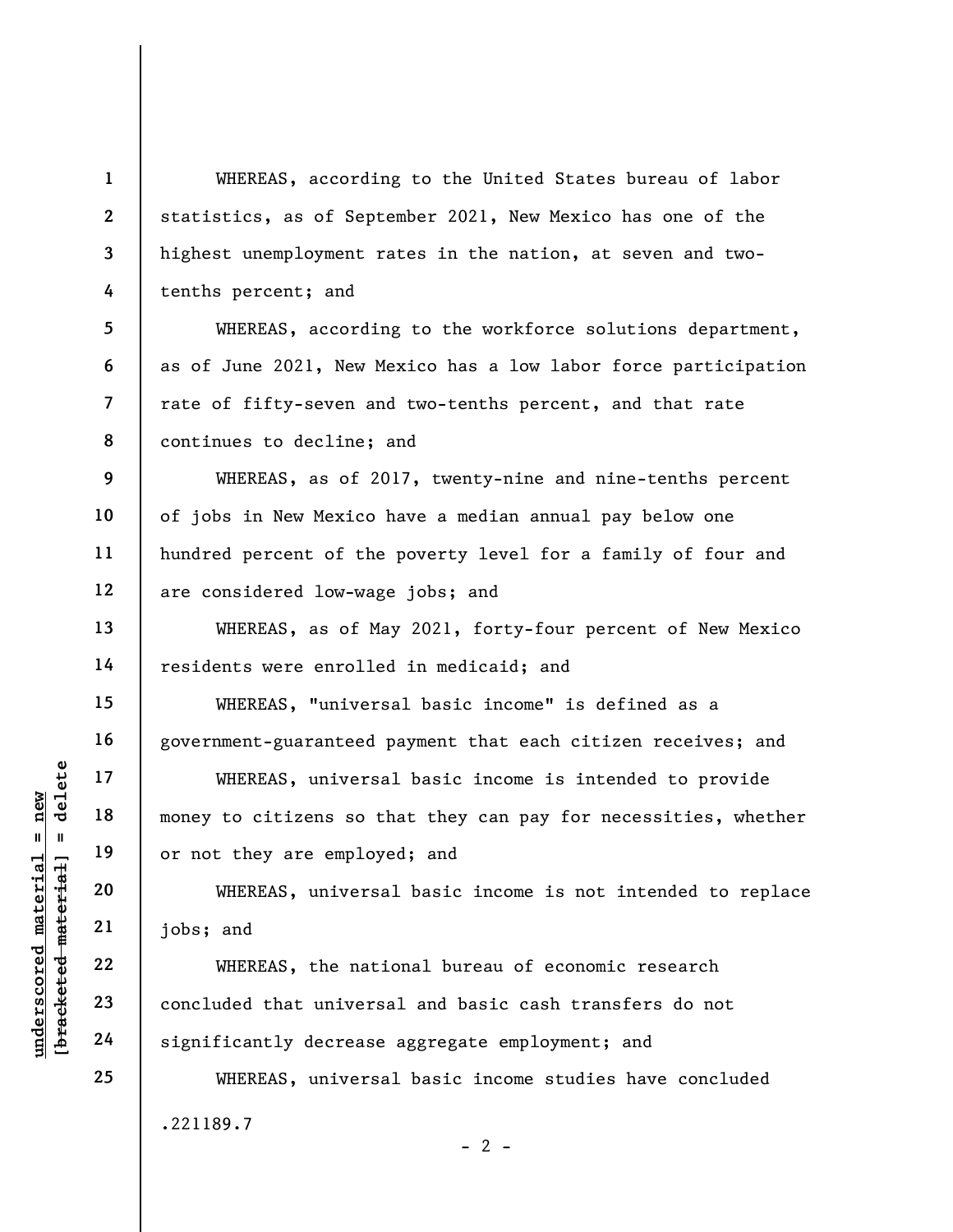2 3 that universal basic income boosts recipients' mental and financial well-being, improves employment rates and enables recipients to find full-time employment and pursue new opportunities; and

5 6 7 WHEREAS, the Choctaw Nation is piloting a universal basic income program using federal Coronavirus Aid, Relief, and Economic Security Act funding; and

WHEREAS, numerous cities and countries around the globe have instituted or studied some form of universal basic income; and

WHEREAS, the cities of Santa Fe and Las Cruces are considering implementing basic income programs;

NOW, THEREFORE, BE IT RESOLVED BY THE HOUSE OF REPRESENTATIVES OF THE STATE OF NEW MEXICO that the secretary of human services and the secretary of workforce solutions be requested to convene a task force to study the impact that implementing a New Mexico basic income program for low-income New Mexicans would have on low-income New Mexicans and to make recommendations for implementing such a program; and

UN EXECUTE 22<br>
UNE THE RESERVENCE 22<br>
UNE THE RESERVENCE 22<br>
UNE THE RESERVENCE 22<br>
UNE THE RESERVENCE 22<br>
UNE THE RESERVENCE 23<br>
UNE THE RESERVENCE 24<br>
UNE THE RESERVENCE 24<br>
BE IT FURTHER RESERVENCE 24<br>
BE IT FURTHER RES BE IT FURTHER RESOLVED that the task force consist of representatives of community organizations working on behalf of low-income communities and those agencies and organizations already working with those communities; and

BE IT FURTHER RESOLVED that a representative from the office of the governor who is identified as working on issues .221189.7  $-3 -$ 

1

4

8

9

10

11

12

13

14

15

16

17

18

19

20

21

22

23

24

25